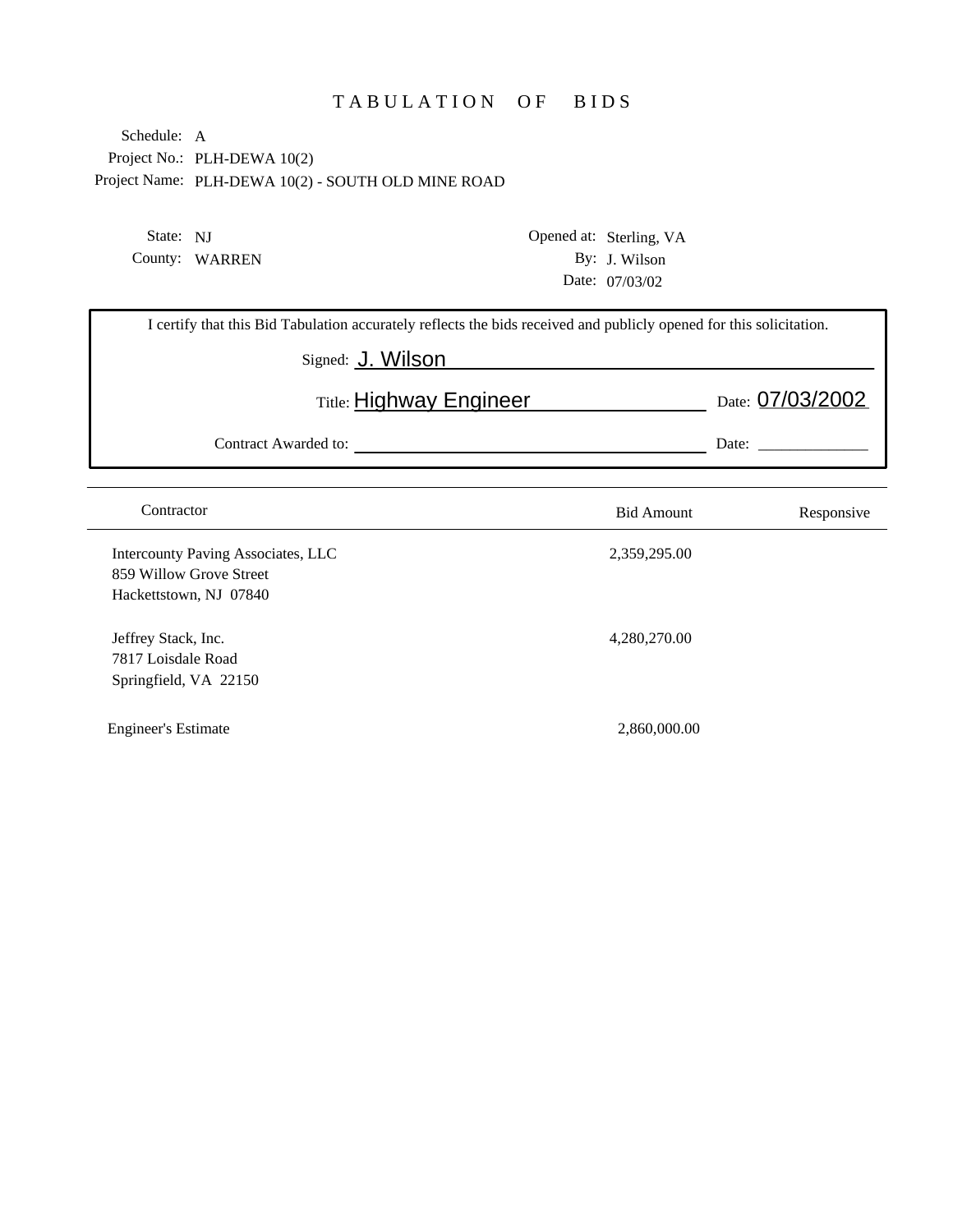## BID ITEM CHECK PASS

No extension errors in this Schedule.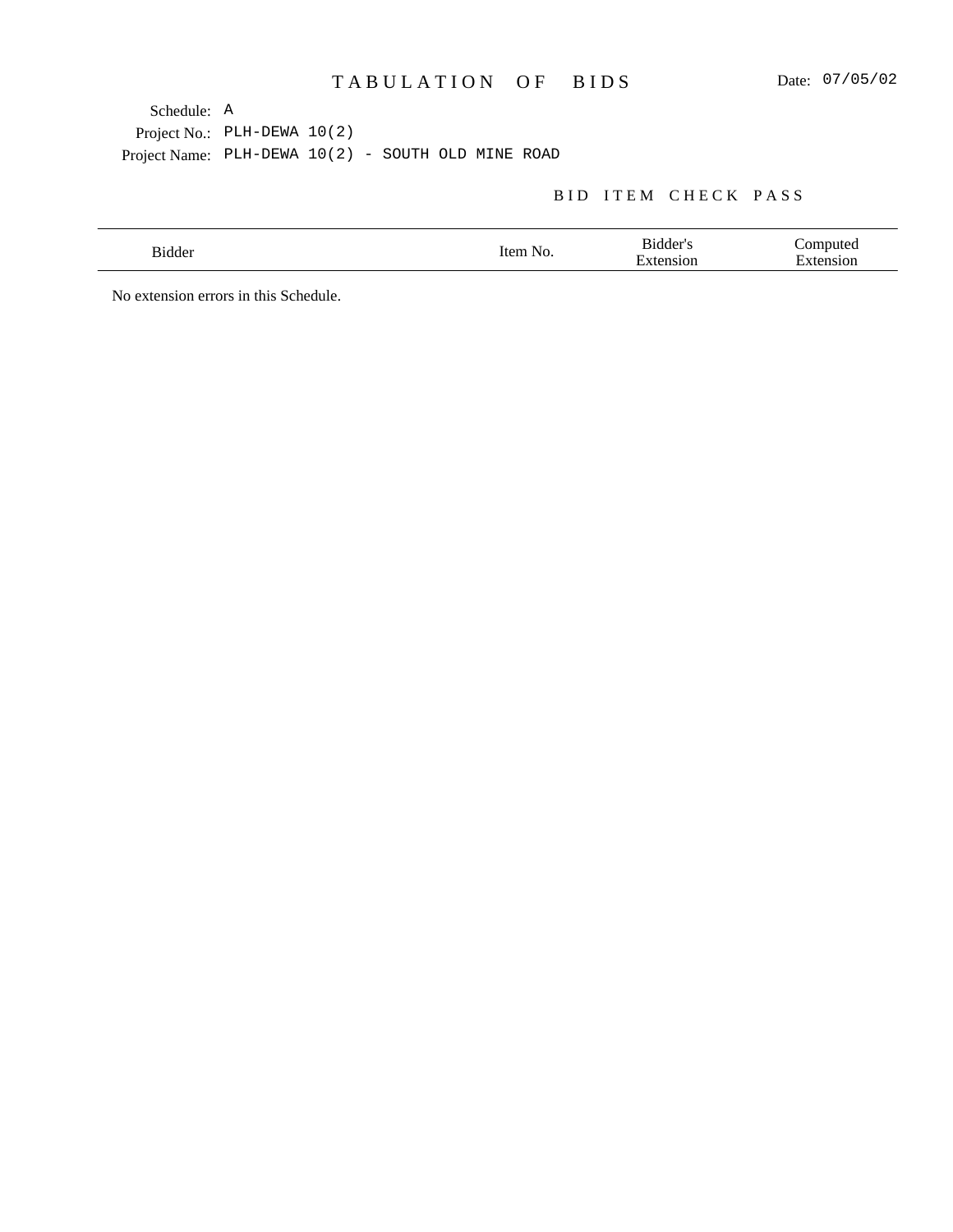## BID TOTAL CHECK PASS

| Bidder                             | Bidder's<br><b>Bid Amount</b> | Computed<br><b>Bid Amount</b> | Error |
|------------------------------------|-------------------------------|-------------------------------|-------|
| Intercounty Paving Associates, LLC | 2,359,295.00                  | 2,359,295.00                  |       |
| Jeffrey Stack, Inc.                | 4,280,270.00                  | 4,280,270.00                  |       |

The apparent low bidder is 18 % below the engineer's estimate.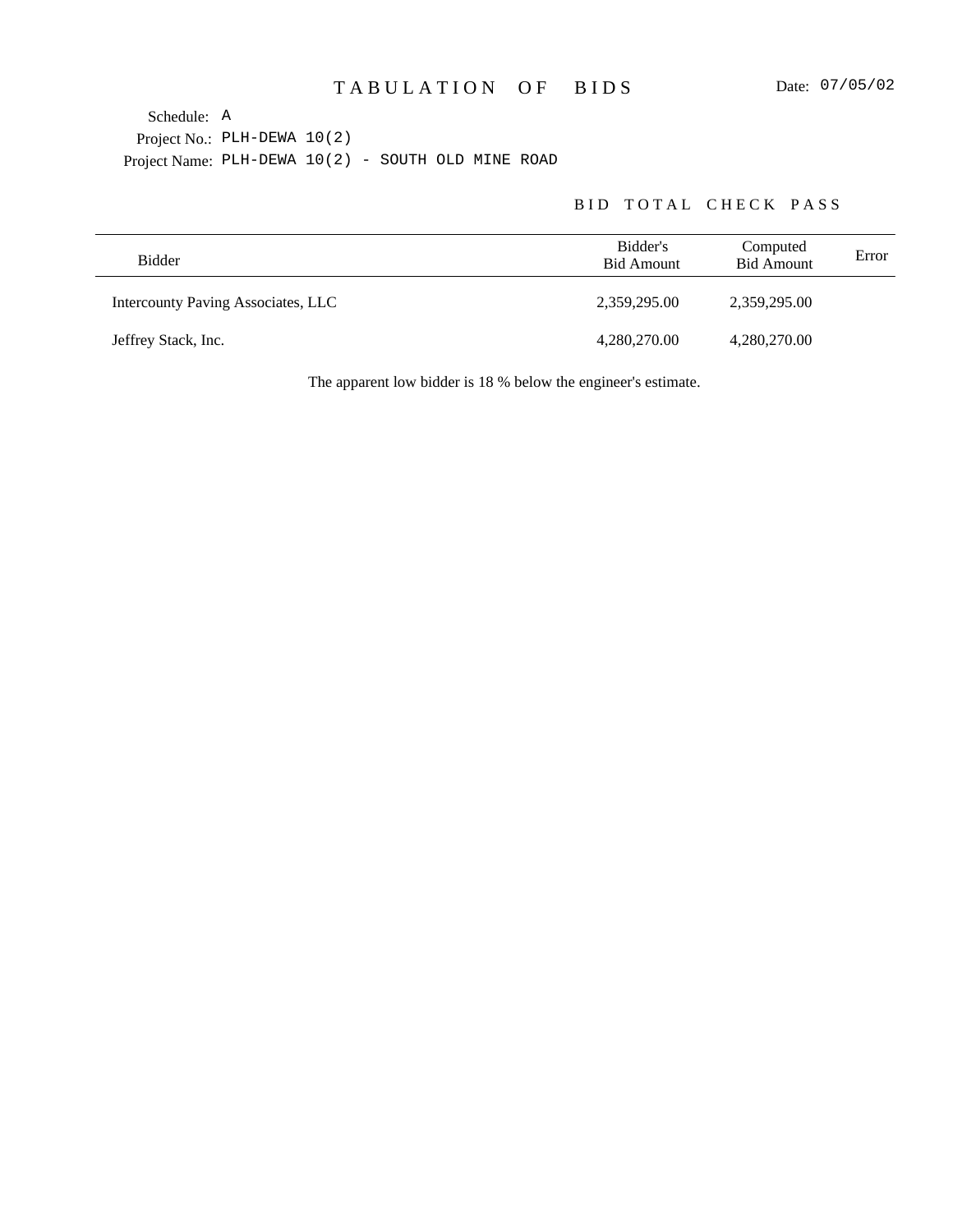| Item<br>No. | Item<br>Unit                       | Item<br>Description             | Quantity                         | Unit<br>Price | Amount     |
|-------------|------------------------------------|---------------------------------|----------------------------------|---------------|------------|
| 15101       | <b>LPSM</b>                        | <b>MOBILIZATION</b>             |                                  |               |            |
|             | Intercounty Paving Associates, LLC |                                 | <b>ALL</b>                       | 65,000.00     | 65,000.00  |
|             | Jeffrey Stack, Inc.                |                                 |                                  | 400,000.00    | 400,000.00 |
|             | <b>ENGINEER'S ESTIMATE</b>         |                                 |                                  | 243,320.00    | 243,320.00 |
| 15201       | <b>LPSM</b>                        | CONSTRUCTION SURVEY AND STAKING |                                  |               |            |
|             | Intercounty Paving Associates, LLC |                                 | <b>ALL</b>                       | 52,000.00     | 52,000.00  |
|             | Jeffrey Stack, Inc.                |                                 |                                  | 200,000.00    | 200,000.00 |
|             | <b>ENGINEER'S ESTIMATE</b>         |                                 |                                  | 49,000.00     | 49,000.00  |
| 15401       | <b>LPSM</b>                        | <b>CONTRACTOR TESTING</b>       |                                  |               |            |
|             | Intercounty Paving Associates, LLC |                                 | <b>ALL</b>                       | 23,000.00     | 23,000.00  |
|             | Jeffrey Stack, Inc.                |                                 |                                  | 200,000.00    | 200,000.00 |
|             | <b>ENGINEER'S ESTIMATE</b>         |                                 |                                  | 31,000.00     | 31,000.00  |
| 15703       | <b>LNFT</b>                        | <b>SILT FENCE (Standard)</b>    |                                  |               |            |
|             | Intercounty Paving Associates, LLC |                                 | 28,900                           | 1.60          | 46,240.00  |
|             | Jeffrey Stack, Inc.                |                                 |                                  | 4.00          | 115,600.00 |
|             | <b>ENGINEER'S ESTIMATE</b>         |                                 |                                  | 2.50          | 72,250.00  |
| 15703       | <b>LNFT</b>                        | <b>SILT FENCE (Wire Back)</b>   |                                  |               |            |
|             | Intercounty Paving Associates, LLC |                                 | 3,100                            | 4.35          | 13,485.00  |
|             | Jeffrey Stack, Inc.                |                                 |                                  | 9.00          | 27,900.00  |
|             | <b>ENGINEER'S ESTIMATE</b>         |                                 |                                  | 5.00          | 15,500.00  |
| 15709       | <b>EACH</b>                        | <b>CHECK DAMS</b>               |                                  |               |            |
|             | Intercounty Paving Associates, LLC |                                 | 125                              | 65.00         | 8,125.00   |
|             | Jeffrey Stack, Inc.                |                                 |                                  | 200.00        | 25,000.00  |
|             | <b>ENGINEER'S ESTIMATE</b>         |                                 |                                  | 270.00        | 33,750.00  |
| 15718       | <b>EACH</b>                        |                                 | STABILIZED CONSTRUCTION ENTRANCE |               |            |
|             | Intercounty Paving Associates, LLC |                                 | 2                                | 1,200.00      | 2,400.00   |
|             | Jeffrey Stack, Inc.                |                                 |                                  | 2,000.00      | 4,000.00   |
|             | <b>ENGINEER'S ESTIMATE</b>         |                                 |                                  | 1,100.00      | 2,200.00   |
| 15733       | SQYD                               | TEMPORARY TURF ESTABLISHMENT    |                                  |               |            |
|             | Intercounty Paving Associates, LLC |                                 | 10,700                           | 1.15          | 12,305.00  |
|             | Jeffrey Stack, Inc.                |                                 |                                  | 1.50          | 16,050.00  |
|             | <b>ENGINEER'S ESTIMATE</b>         |                                 |                                  | 1.00          | 10,700.00  |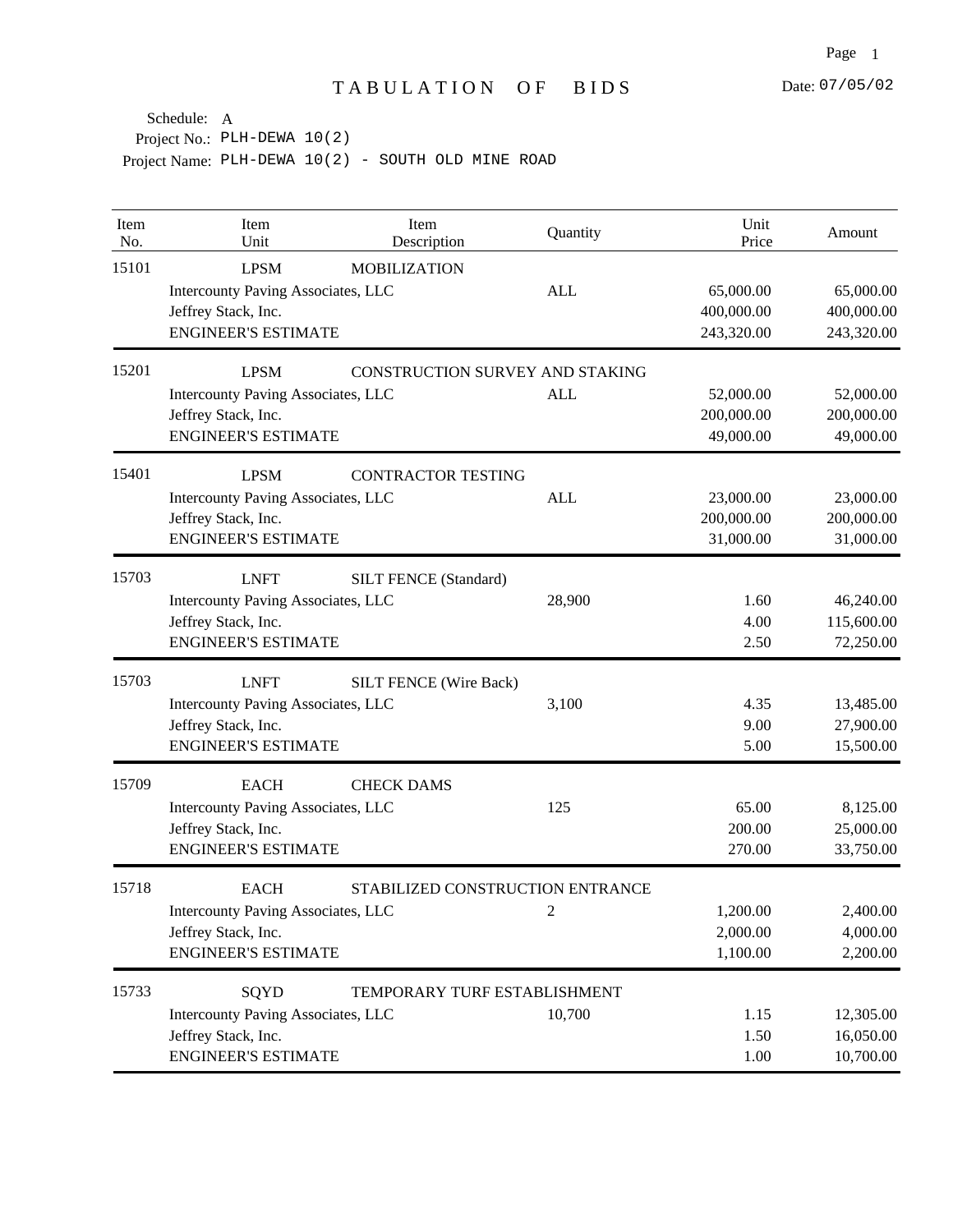| Item<br>No. | Item<br>Unit                                   | Item<br>Description            | Quantity   | Unit<br>Price | Amount     |
|-------------|------------------------------------------------|--------------------------------|------------|---------------|------------|
| 20103       | SQYD                                           | <b>CLEARING AND GRUBBING</b>   |            |               |            |
|             | Intercounty Paving Associates, LLC             |                                | 21,400     | 2.15          | 46,010.00  |
|             | Jeffrey Stack, Inc.                            |                                |            | 1.00          | 21,400.00  |
|             | <b>ENGINEER'S ESTIMATE</b>                     |                                |            | 2.50          | 53,500.00  |
| 20204       | <b>SQFT</b>                                    | REMOVAL OF INDIVIDUAL TREES    |            |               |            |
|             | Intercounty Paving Associates, LLC             |                                | 30         | 3.00          | 90.00      |
|             | Jeffrey Stack, Inc.                            |                                |            | 800.00        | 24,000.00  |
|             | <b>ENGINEER'S ESTIMATE</b>                     |                                |            | 200.00        | 6,000.00   |
| 20301B      | <b>EACH</b>                                    | <b>REMOVAL OF SIGNS</b>        |            |               |            |
|             | Intercounty Paving Associates, LLC             |                                | 14         | 175.00        | 2,450.00   |
|             | Jeffrey Stack, Inc.                            |                                |            | 200.00        | 2,800.00   |
|             | <b>ENGINEER'S ESTIMATE</b>                     |                                |            | 100.00        | 1,400.00   |
| 20301E      | <b>EACH</b>                                    | REMOVAL OF HEADWALLS           |            |               |            |
|             | Intercounty Paving Associates, LLC             |                                | 29         | 280.00        | 8,120.00   |
|             | Jeffrey Stack, Inc.                            |                                |            | 800.00        | 23,200.00  |
|             | <b>ENGINEER'S ESTIMATE</b>                     |                                |            | 500.00        | 14,500.00  |
| 20302H      | <b>LNFT</b><br><b>REMOVAL OF PIPE CULVERTS</b> |                                |            |               |            |
|             | Intercounty Paving Associates, LLC             |                                | 920        | 17.50         | 16,100.00  |
|             | Jeffrey Stack, Inc.                            |                                |            | 45.00         | 41,400.00  |
|             | <b>ENGINEER'S ESTIMATE</b>                     |                                |            | 50.00         | 46,000.00  |
| 20302W      | <b>LNFT</b>                                    | REMOVAL OF GUARDRAIL           |            |               |            |
|             | Intercounty Paving Associates, LLC             |                                | 8,700      | 2.80          | 24,360.00  |
|             | Jeffrey Stack, Inc.                            |                                |            | 12.00         | 104,400.00 |
|             | <b>ENGINEER'S ESTIMATE</b>                     |                                |            | 5.00          | 43,500.00  |
| 20304AL     | <b>LPSM</b>                                    | REMOVAL OF MISCELLANEOUS ITEMS |            |               |            |
|             | Intercounty Paving Associates, LLC             |                                | <b>ALL</b> | 5,750.00      | 5,750.00   |
|             | Jeffrey Stack, Inc.                            |                                |            | 30,000.00     | 30,000.00  |
|             | <b>ENGINEER'S ESTIMATE</b>                     |                                |            | 1,000.00      | 1,000.00   |
| 20401       | <b>CUYD</b>                                    | ROADWAY EXCAVATION             |            |               |            |
|             | Intercounty Paving Associates, LLC             |                                | 1,000      | 18.25         | 18,250.00  |
|             | Jeffrey Stack, Inc.                            |                                |            | 28.00         | 28,000.00  |
|             | <b>ENGINEER'S ESTIMATE</b>                     |                                |            | 26.00         | 26,000.00  |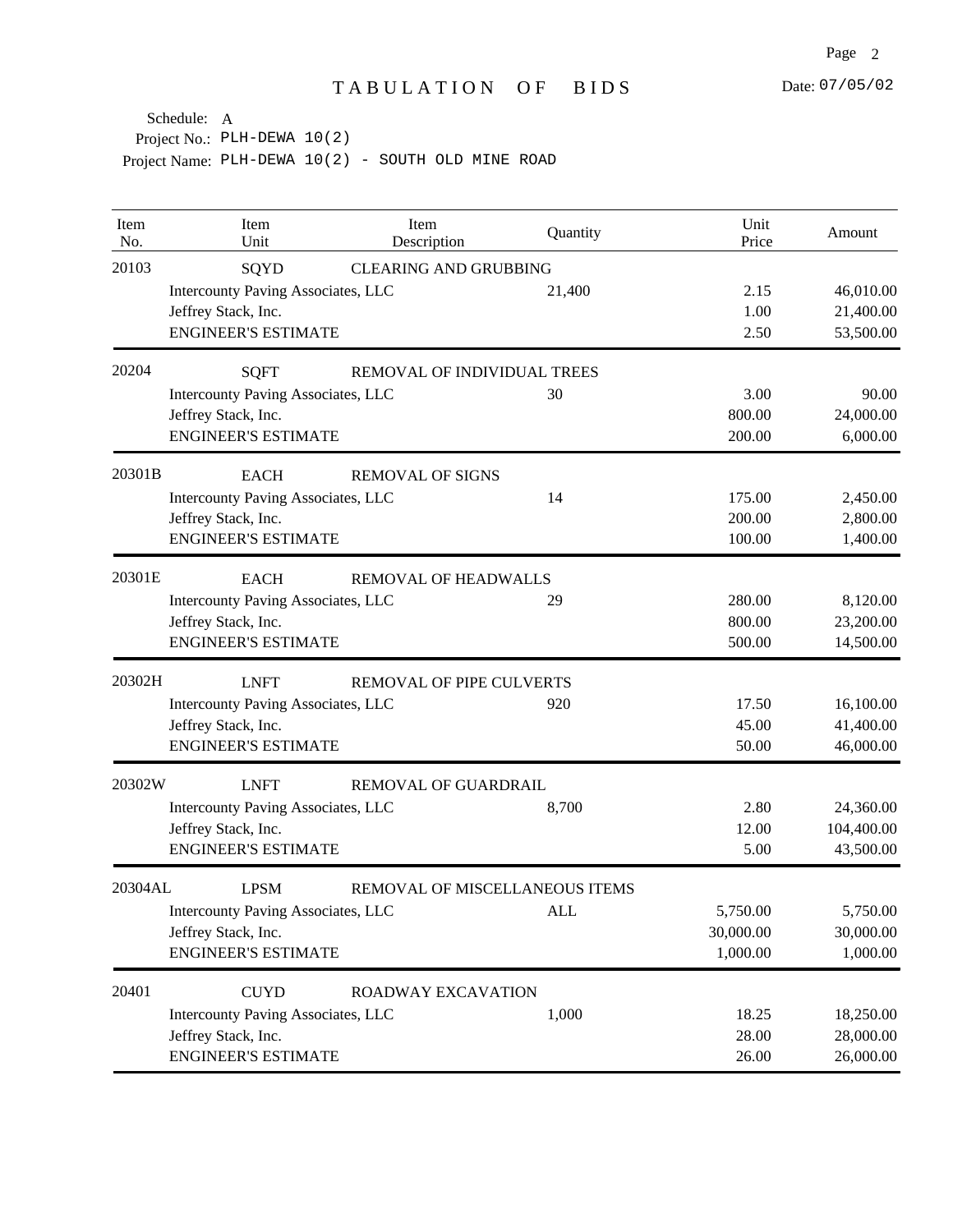| Item<br>No. | Item<br>Unit                              | Item<br>Description                       | Quantity | Unit<br>Price | Amount     |
|-------------|-------------------------------------------|-------------------------------------------|----------|---------------|------------|
| 20402       | <b>CUYD</b>                               | <b>SUBEXCAVATION</b>                      |          |               |            |
|             | Intercounty Paving Associates, LLC        |                                           | 310      | 30.00         | 9,300.00   |
|             | Jeffrey Stack, Inc.                       |                                           |          | 28.00         | 8,680.00   |
|             | <b>ENGINEER'S ESTIMATE</b>                |                                           |          | 45.00         | 13,950.00  |
| 20407       | <b>CUYD</b>                               | <b>SELECT TOPPING</b>                     |          |               |            |
|             | Intercounty Paving Associates, LLC        |                                           | 310      | 41.00         | 12,710.00  |
|             | Jeffrey Stack, Inc.                       |                                           |          | 50.00         | 15,500.00  |
|             | <b>ENGINEER'S ESTIMATE</b>                |                                           |          | 30.00         | 9,300.00   |
| 20701BB     | SQYD                                      | EARTHWORK GEOTEXTILE, TYPE II-B           |          |               |            |
|             | Intercounty Paving Associates, LLC        |                                           | 1,900    | 2.00          | 3,800.00   |
|             | Jeffrey Stack, Inc.                       |                                           |          | 6.00          | 11,400.00  |
|             | <b>ENGINEER'S ESTIMATE</b>                |                                           |          | 4.00          | 7,600.00   |
| 25101B      | <b>CUYD</b>                               | PLACED RIPRAP, CLASS 2                    |          |               |            |
|             | Intercounty Paving Associates, LLC        |                                           | 30       | 76.00         | 2,280.00   |
|             | Jeffrey Stack, Inc.                       |                                           |          | 80.00         | 2,400.00   |
|             | <b>ENGINEER'S ESTIMATE</b>                |                                           |          | 145.00        | 4,350.00   |
| 25101C      | <b>CUYD</b>                               | PLACED RIPRAP, CLASS 3                    |          |               |            |
|             | Intercounty Paving Associates, LLC        |                                           | 90       | 80.00         | 7,200.00   |
|             | Jeffrey Stack, Inc.                       |                                           |          | 95.00         | 8,550.00   |
|             | <b>ENGINEER'S ESTIMATE</b>                |                                           |          | 95.00         | 8,550.00   |
| 30101Z      | <b>TON</b>                                | AGGREGATE BASE, GRADING C OR D            |          |               |            |
|             | Intercounty Paving Associates, LLC        |                                           | 6,900    | 22.00         | 151,800.00 |
|             | Jeffrey Stack, Inc.                       |                                           |          | 45.00         | 310,500.00 |
|             | <b>ENGINEER'S ESTIMATE</b>                |                                           |          | 25.00         | 172,500.00 |
| 30502H      | SQYD                                      | AGGREGATE-TOPSOIL COURSE, 3-INCH DEPTH    |          |               |            |
|             | <b>Intercounty Paving Associates, LLC</b> |                                           | 12,700   | 4.70          | 59,690.00  |
|             | Jeffrey Stack, Inc.                       |                                           |          | 7.70          | 97,790.00  |
|             | <b>ENGINEER'S ESTIMATE</b>                |                                           |          | 5.00          | 63,500.00  |
| 41301       | SQYD                                      | ASPHALT PAVEMENT MILLING (VARIABLE DEPTH) |          |               |            |
|             | Intercounty Paving Associates, LLC        |                                           | 110      | 25.00         | 2,750.00   |
|             | Jeffrey Stack, Inc.                       |                                           |          | 40.00         | 4,400.00   |
|             | <b>ENGINEER'S ESTIMATE</b>                |                                           |          | 25.00         | 2,750.00   |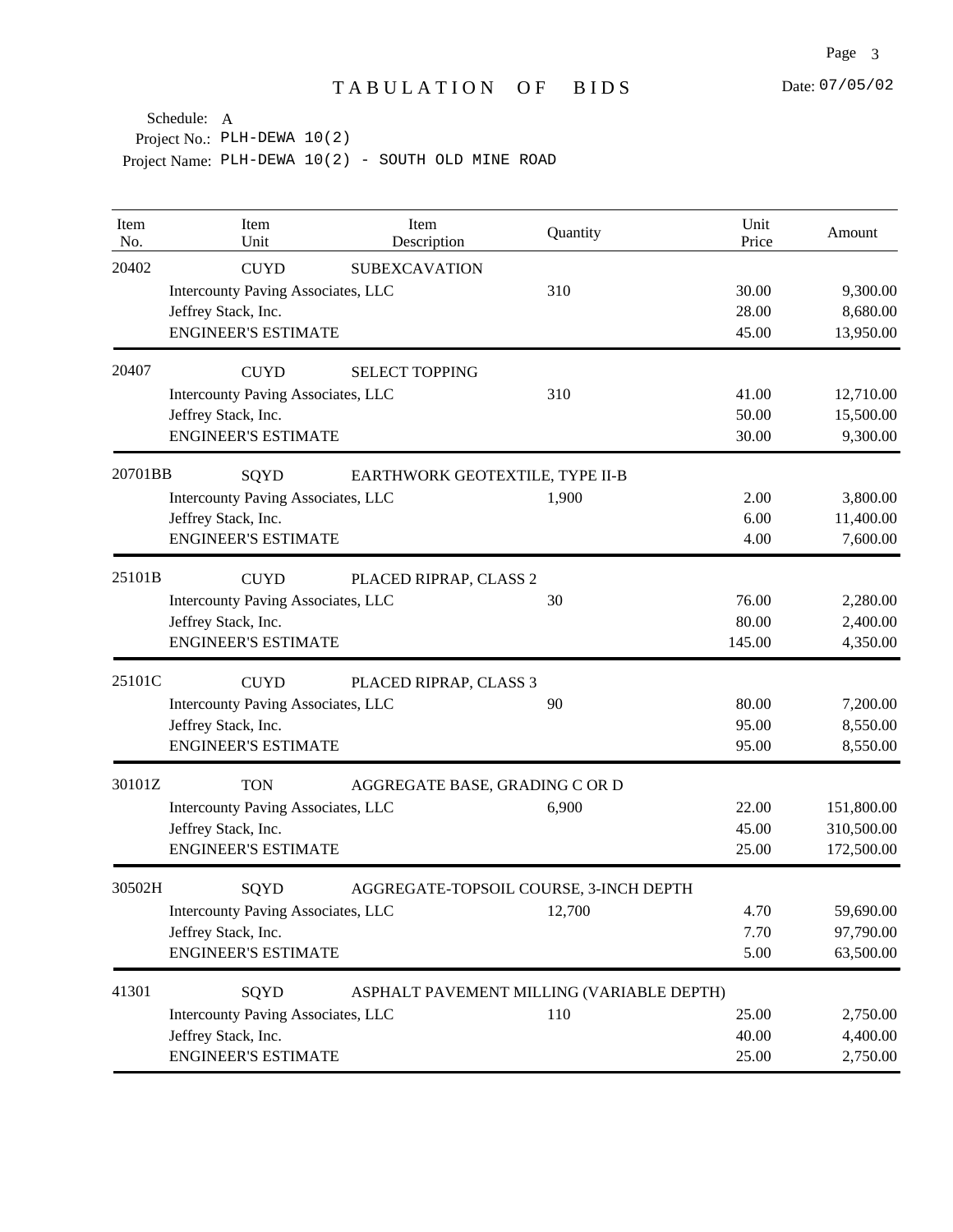| Item<br>No. | Item<br>Unit                              | Item<br>Description      | Quantity                                                                                                    | Unit<br>Price | Amount     |
|-------------|-------------------------------------------|--------------------------|-------------------------------------------------------------------------------------------------------------|---------------|------------|
| 41801AAD    | <b>TON</b>                                | <b>SMOOTHNESS</b>        | SUPERPAVE ASPHALT CONCRETE PAVEMENT, 3/8-INCH NOMINAL<br>MAXIMUM SIZE AGGREGATE, <0.3 ESAL, TYPE 4 PAVEMENT |               |            |
|             | Intercounty Paving Associates, LLC        |                          | 4,400                                                                                                       | 43.00         | 189,200.00 |
|             | Jeffrey Stack, Inc.                       |                          |                                                                                                             | 70.00         | 308,000.00 |
|             | <b>ENGINEER'S ESTIMATE</b>                |                          |                                                                                                             | 60.00         | 264,000.00 |
| 41903F      | SQYD                                      |                          | EXPANDED (FOAMED) ASPHALT STABILIZED BASE COURSE                                                            |               |            |
|             | Intercounty Paving Associates, LLC        |                          | 42,800                                                                                                      | 3.35          | 143,380.00 |
|             | Jeffrey Stack, Inc.                       |                          |                                                                                                             | 14.00         | 599,200.00 |
|             | <b>ENGINEER'S ESTIMATE</b>                |                          |                                                                                                             | 5.00          | 214,000.00 |
| 41904A      | <b>TON</b>                                | <b>ASPHALT BINDER PG</b> |                                                                                                             |               |            |
|             | <b>Intercounty Paving Associates, LLC</b> |                          | 280                                                                                                         | 280.00        | 78,400.00  |
|             | Jeffrey Stack, Inc.                       |                          |                                                                                                             | 450.00        | 126,000.00 |
|             | <b>ENGINEER'S ESTIMATE</b>                |                          |                                                                                                             | 450.00        | 126,000.00 |
| 60104AK     | <b>EACH</b>                               |                          | CONCRETE, HEADWALL FOR 18-INCH PIPE CULVERT                                                                 |               |            |
|             | Intercounty Paving Associates, LLC        |                          | 6                                                                                                           | 1,600.00      | 9,600.00   |
|             | Jeffrey Stack, Inc.                       |                          |                                                                                                             | 700.00        | 4,200.00   |
|             | <b>ENGINEER'S ESTIMATE</b>                |                          |                                                                                                             | 1,100.00      | 6,600.00   |
| 60104AM     | <b>EACH</b>                               |                          | CONCRETE, HEADWALL FOR 24-INCH PIPE CULVERT                                                                 |               |            |
|             | Intercounty Paving Associates, LLC        |                          | 3                                                                                                           | 2,000.00      | 6,000.00   |
|             | Jeffrey Stack, Inc.                       |                          |                                                                                                             | 900.00        | 2,700.00   |
|             | <b>ENGINEER'S ESTIMATE</b>                |                          |                                                                                                             | 1,800.00      | 5,400.00   |
| 60104AN     | <b>EACH</b>                               |                          | CONCRETE, HEADWALL FOR 30-INCH PIPE CULVERT                                                                 |               |            |
|             | Intercounty Paving Associates, LLC        |                          | $\overline{4}$                                                                                              | 2,700.00      | 10,800.00  |
|             | Jeffrey Stack, Inc.                       |                          |                                                                                                             | 1,000.00      | 4,000.00   |
|             | <b>ENGINEER'S ESTIMATE</b>                |                          |                                                                                                             | 3,300.00      | 13,200.00  |
| 60104AP     | <b>EACH</b>                               |                          | CONCRETE, HEADWALL FOR 36-INCH PIPE CULVERT                                                                 |               |            |
|             | Intercounty Paving Associates, LLC        |                          | 3                                                                                                           | 3,000.00      | 9,000.00   |
|             | Jeffrey Stack, Inc.                       |                          |                                                                                                             | 1,500.00      | 4,500.00   |
|             | <b>ENGINEER'S ESTIMATE</b>                |                          |                                                                                                             | 3,500.00      | 10,500.00  |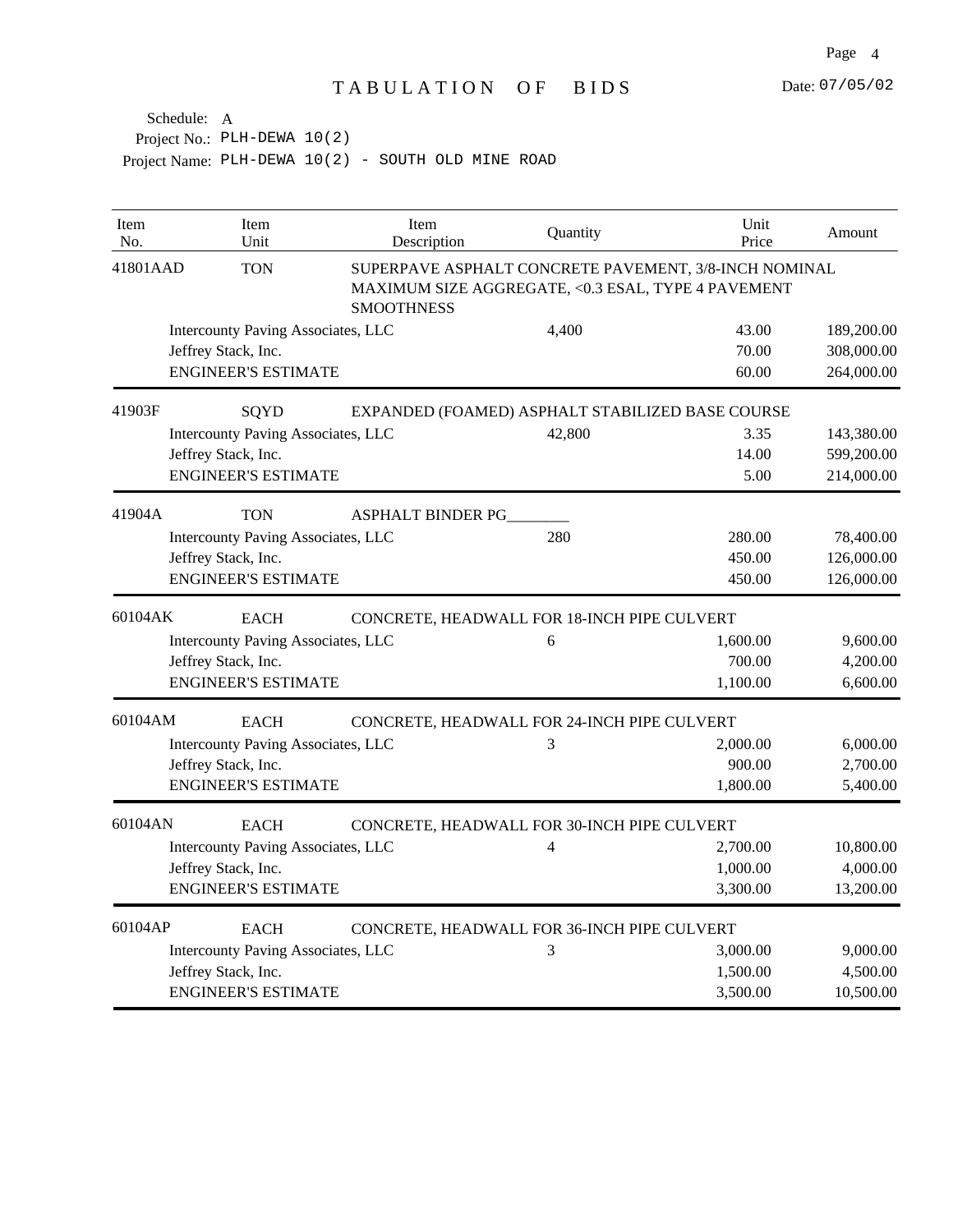| Item<br>No. | Item<br>Unit                              | Item<br>Description           | Quantity                                              | Unit<br>Price                                                | Amount    |
|-------------|-------------------------------------------|-------------------------------|-------------------------------------------------------|--------------------------------------------------------------|-----------|
| 60104GM     | <b>EACH</b>                               |                               | ELLIPTICAL PIPE CULVERT (30-INCH X 19-INCH ELLIPTICAL | CONCRETE, HEADWALL FOR 24-INCH EQUIVALENT DIAMETER, ARCH OR  |           |
|             | Intercounty Paving Associates, LLC        |                               | 3                                                     | 2,200.00                                                     | 6,600.00  |
|             | Jeffrey Stack, Inc.                       |                               |                                                       | 1,200.00                                                     | 3,600.00  |
|             | <b>ENGINEER'S ESTIMATE</b>                |                               |                                                       | 1,800.00                                                     | 5,400.00  |
| 60104GN     | <b>EACH</b>                               |                               | ELLIPTICAL PIPE CULVERT (38-INCH X 24-INCH ELLIPTICAL | CONCRETE, HEADWALL FOR 30-INCH EQUIVALENT DIAMETER, ARCH OR  |           |
|             | Intercounty Paving Associates, LLC        |                               | $\overline{c}$                                        | 3,000.00                                                     | 6,000.00  |
|             | Jeffrey Stack, Inc.                       |                               |                                                       | 1,500.00                                                     | 3,000.00  |
|             | <b>ENGINEER'S ESTIMATE</b>                |                               |                                                       | 3,300.00                                                     | 6,600.00  |
| 60201K      | <b>LNFT</b>                               | <b>18-INCH PIPE CULVERT</b>   |                                                       |                                                              |           |
|             | <b>Intercounty Paving Associates, LLC</b> |                               | 330                                                   | 44.50                                                        | 14,685.00 |
|             | Jeffrey Stack, Inc.                       |                               |                                                       | 75.00                                                        | 24,750.00 |
|             | <b>ENGINEER'S ESTIMATE</b>                |                               |                                                       | 47.00                                                        | 15,510.00 |
| 60201M      | <b>LNFT</b>                               | 24-INCH PIPE CULVERT          |                                                       |                                                              |           |
|             | Intercounty Paving Associates, LLC        |                               | 280                                                   | 50.00                                                        | 14,000.00 |
|             | Jeffrey Stack, Inc.                       |                               |                                                       | 85.00                                                        | 23,800.00 |
|             | <b>ENGINEER'S ESTIMATE</b>                |                               |                                                       | 55.00                                                        | 15,400.00 |
| 60201N      | <b>LNFT</b>                               | <b>30-INCH PIPE CULVERT</b>   |                                                       |                                                              |           |
|             | Intercounty Paving Associates, LLC        |                               | 120                                                   | 61.00                                                        | 7,320.00  |
|             | Jeffrey Stack, Inc.                       |                               |                                                       | 135.00                                                       | 16,200.00 |
|             | <b>ENGINEER'S ESTIMATE</b>                |                               |                                                       | 65.00                                                        | 7,800.00  |
| 60201P      | <b>LNFT</b>                               | <b>36-INCH PIPE CULVERT</b>   |                                                       |                                                              |           |
|             | Intercounty Paving Associates, LLC        |                               | 90                                                    | 70.00                                                        | 6,300.00  |
|             | Jeffrey Stack, Inc.                       |                               |                                                       | 155.00                                                       | 13,950.00 |
|             | <b>ENGINEER'S ESTIMATE</b>                |                               |                                                       | 70.00                                                        | 6,300.00  |
| 60203M      | <b>LNFT</b>                               | (30-INCH X 19-INCH ELLIPTICAL |                                                       | 24-INCH EQUIVALENT DIAMETER, ARCH OR ELLIPTICAL CULVERT PIPE |           |
|             | Intercounty Paving Associates, LLC        |                               | 190                                                   | 68.00                                                        | 12,920.00 |
|             | Jeffrey Stack, Inc.                       |                               |                                                       | 145.00                                                       | 27,550.00 |
|             | <b>ENGINEER'S ESTIMATE</b>                |                               |                                                       | 66.00                                                        | 12,540.00 |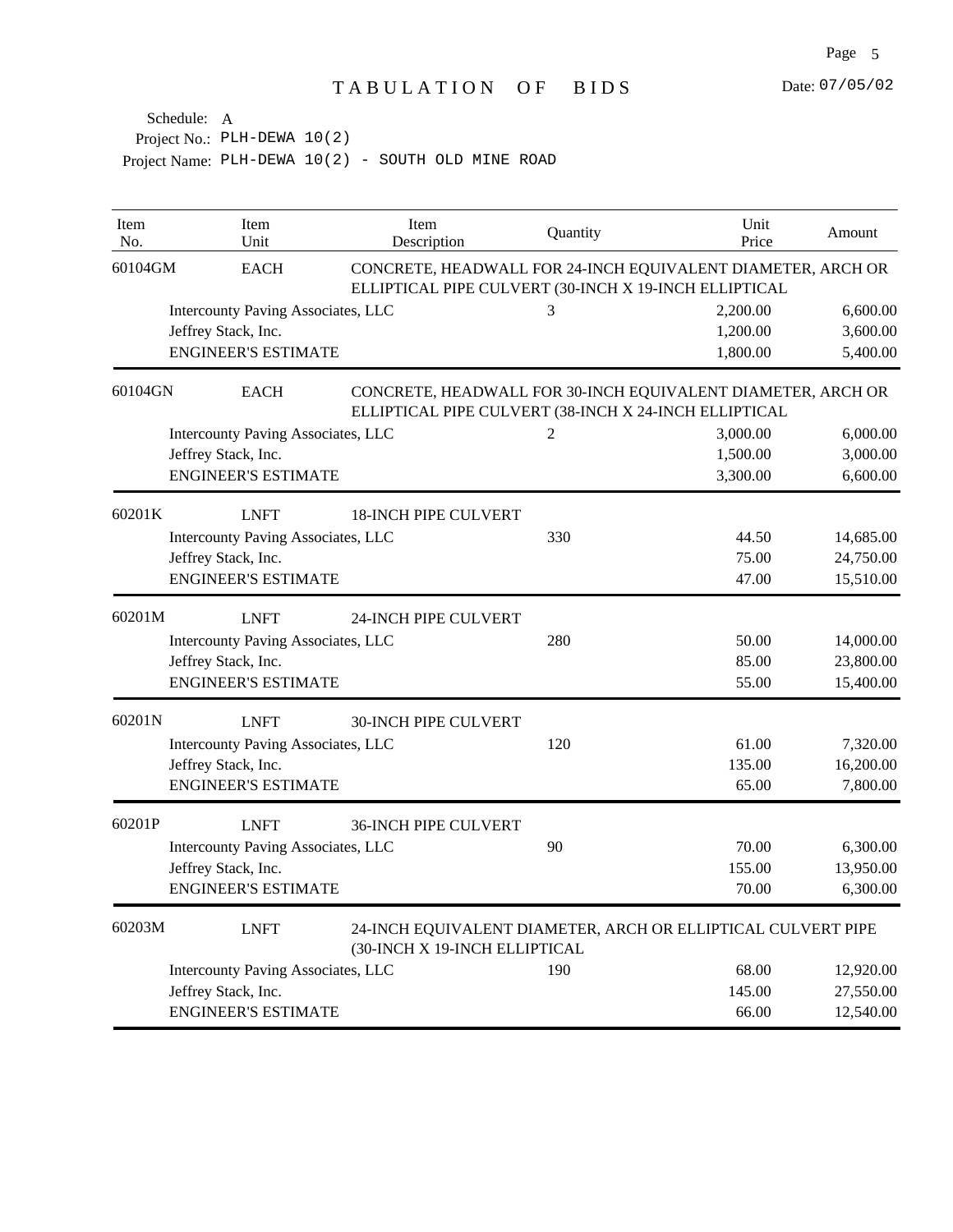| Item<br>No. | Item<br>Unit                                                                                                            | Item<br>Description           | Quantity                                                                                                 | Unit<br>Price | Amount    |
|-------------|-------------------------------------------------------------------------------------------------------------------------|-------------------------------|----------------------------------------------------------------------------------------------------------|---------------|-----------|
| 60203N      | <b>LNFT</b>                                                                                                             | (30-INCH X 19-INCH ELLIPTICAL | 30-INCH EQUIVALENT DIAMETER, ARCH OR ELLIPTICAL CULVERT PIPE                                             |               |           |
|             | Intercounty Paving Associates, LLC                                                                                      |                               | 90                                                                                                       | 72.00         | 6,480.00  |
|             | Jeffrey Stack, Inc.                                                                                                     |                               |                                                                                                          | 165.00        | 14,850.00 |
|             | <b>ENGINEER'S ESTIMATE</b>                                                                                              |                               |                                                                                                          | 87.00         | 7,830.00  |
| 60206K      | <b>EACH</b>                                                                                                             |                               | END SECTION FOR 18-INCH PIPE CULVERT                                                                     |               |           |
|             | Intercounty Paving Associates, LLC                                                                                      |                               | 12                                                                                                       | 1,000.00      | 12,000.00 |
|             | Jeffrey Stack, Inc.                                                                                                     |                               |                                                                                                          | 700.00        | 8,400.00  |
|             | <b>ENGINEER'S ESTIMATE</b>                                                                                              |                               |                                                                                                          | 225.00        | 2,700.00  |
| 60206M      | <b>EACH</b>                                                                                                             |                               | END SECTION FOR 24-INCH PIPE CULVERT                                                                     |               |           |
|             | Intercounty Paving Associates, LLC                                                                                      |                               | 8                                                                                                        | 1,400.00      | 11,200.00 |
|             | Jeffrey Stack, Inc.                                                                                                     |                               |                                                                                                          | 900.00        | 7,200.00  |
|             | <b>ENGINEER'S ESTIMATE</b>                                                                                              |                               |                                                                                                          | 715.00        | 5,720.00  |
| 60206N      | <b>EACH</b>                                                                                                             |                               | END SECTION FOR 30-INCH PIPE CULVERT                                                                     |               |           |
|             | Intercounty Paving Associates, LLC                                                                                      |                               | 3                                                                                                        | 1,500.00      | 4,500.00  |
|             | Jeffrey Stack, Inc.                                                                                                     |                               |                                                                                                          | 1,200.00      | 3,600.00  |
|             | <b>ENGINEER'S ESTIMATE</b>                                                                                              |                               |                                                                                                          | 850.00        | 2,550.00  |
| 60206P      | <b>EACH</b>                                                                                                             |                               | END SECTION FOR 36-INCH PIPE CULVERT                                                                     |               |           |
|             | Intercounty Paving Associates, LLC                                                                                      |                               | 1                                                                                                        | 1,600.00      | 1,600.00  |
|             | Jeffrey Stack, Inc.                                                                                                     |                               |                                                                                                          | 1,500.00      | 1,500.00  |
|             | <b>ENGINEER'S ESTIMATE</b>                                                                                              |                               |                                                                                                          | 1,050.00      | 1,050.00  |
| 60208M      | <b>EACH</b><br>END SECTION FOR 24-INCH EQUIVALENT DIAMETER, ARCH OR<br>ELLIPTICAL CULVERT (30-INCH X 19-INCH ELLIPTICAL |                               |                                                                                                          |               |           |
|             | Intercounty Paving Associates, LLC                                                                                      |                               | 5                                                                                                        | 1,900.00      | 9,500.00  |
|             | Jeffrey Stack, Inc.                                                                                                     |                               |                                                                                                          | 1,200.00      | 6,000.00  |
|             | <b>ENGINEER'S ESTIMATE</b>                                                                                              |                               |                                                                                                          | 860.00        | 4,300.00  |
| 60208N      | <b>EACH</b>                                                                                                             |                               | END SECTION FOR 30-INCH EQUIVALENT DIAMETER, ARCH OR<br>ELLIPTICAL CULVERT (38-INCH X 24-INCH ELLIPTICAL |               |           |
|             | Intercounty Paving Associates, LLC                                                                                      |                               | 1                                                                                                        | 2,000.00      | 2,000.00  |
|             | Jeffrey Stack, Inc.                                                                                                     |                               |                                                                                                          | 1,500.00      | 1,500.00  |
|             | <b>ENGINEER'S ESTIMATE</b>                                                                                              |                               |                                                                                                          | 1,020.00      | 1,020.00  |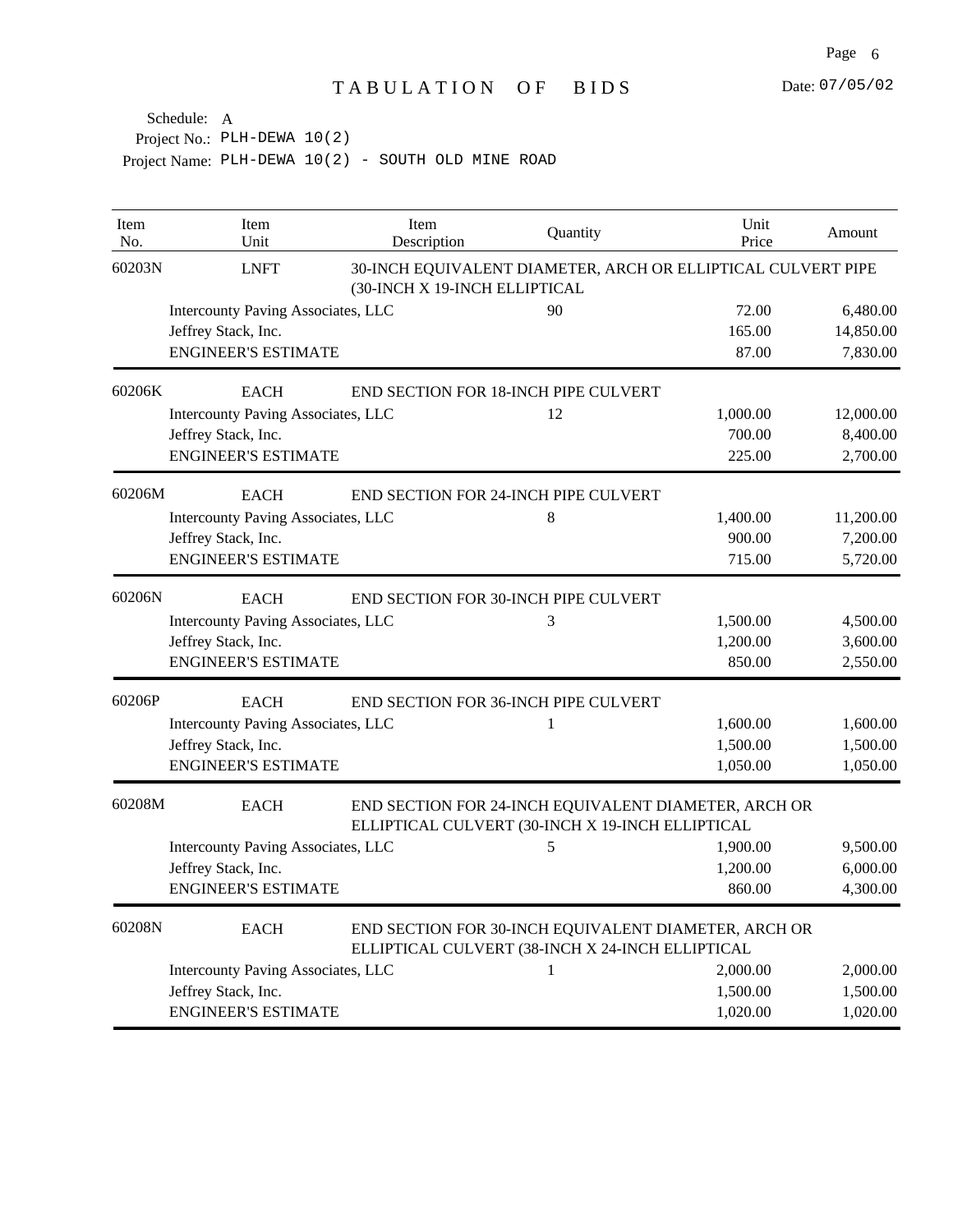| Item<br>No. | Item<br>Unit                       | Item<br>Description               | Quantity                                                                                                    | Unit<br>Price | Amount     |
|-------------|------------------------------------|-----------------------------------|-------------------------------------------------------------------------------------------------------------|---------------|------------|
| 60211FD     | <b>LNFT</b>                        |                                   | 6-FOOT SPAN, 4-FOOT RISE REINFORCED CONCRETE BOX CULVERT,<br>SINGLE BARREL WITH WINGWALLS (EXTEND EXISTING) |               |            |
|             | Intercounty Paving Associates, LLC |                                   | 19                                                                                                          | 1,500.00      | 28,500.00  |
|             | Jeffrey Stack, Inc.                |                                   |                                                                                                             | 800.00        | 15,200.00  |
|             | <b>ENGINEER'S ESTIMATE</b>         |                                   |                                                                                                             | 580.00        | 11,020.00  |
| 60403DD     | <b>EACH</b>                        | <b>INLET, TYPE 4D</b>             |                                                                                                             |               |            |
|             | Intercounty Paving Associates, LLC |                                   | 6                                                                                                           | 2,700.00      | 16,200.00  |
|             | Jeffrey Stack, Inc.                |                                   |                                                                                                             | 4,000.00      | 24,000.00  |
|             | <b>ENGINEER'S ESTIMATE</b>         |                                   |                                                                                                             | 2,000.00      | 12,000.00  |
| 60501       | <b>LNFT</b>                        |                                   | UNDERDRAIN SYSTEM, 4-INCH DIAMETER                                                                          |               |            |
|             | Intercounty Paving Associates, LLC |                                   | 8,700                                                                                                       | 24.50         | 213,150.00 |
|             | Jeffrey Stack, Inc.                |                                   |                                                                                                             | 17.00         | 147,900.00 |
|             | <b>ENGINEER'S ESTIMATE</b>         |                                   |                                                                                                             | 12.00         | 104,400.00 |
| 60702       | <b>LNFT</b>                        |                                   | REMOVING, CLEANING, AND RELAYING CULVERT                                                                    |               |            |
|             | Intercounty Paving Associates, LLC |                                   | 40                                                                                                          | 75.00         | 3,000.00   |
|             | Jeffrey Stack, Inc.                |                                   |                                                                                                             | 45.00         | 1,800.00   |
|             | <b>ENGINEER'S ESTIMATE</b>         |                                   |                                                                                                             | 60.00         | 2,400.00   |
| 60703       | <b>LNFT</b>                        | <b>CLEANING CULVERTS IN PLACE</b> |                                                                                                             |               |            |
|             | Intercounty Paving Associates, LLC |                                   | 170                                                                                                         | 6.00          | 1,020.00   |
|             | Jeffrey Stack, Inc.                |                                   |                                                                                                             | 22.00         | 3,740.00   |
|             | <b>ENGINEER'S ESTIMATE</b>         |                                   |                                                                                                             | 14.00         | 2,380.00   |
| 61701L      | <b>LNFT</b>                        | 8-FOOT LENGTH)                    | GUARDRAIL SYSTEM, MERRIT PARKWAY GUIDERAIL (STEEL POSTS,                                                    |               |            |
|             | Intercounty Paving Associates, LLC |                                   | 13,300                                                                                                      | 47.00         | 625,100.00 |
|             | Jeffrey Stack, Inc.                |                                   |                                                                                                             | 50.00         | 665,000.00 |
|             | <b>ENGINEER'S ESTIMATE</b>         |                                   |                                                                                                             | 55.00         | 731,500.00 |
| 61702       | <b>EACH</b>                        | TERMINAL SECTION (OTHER)          |                                                                                                             |               |            |
|             | Intercounty Paving Associates, LLC |                                   | 7                                                                                                           | 3,300.00      | 23,100.00  |
|             | Jeffrey Stack, Inc.                |                                   |                                                                                                             | 3,200.00      | 22,400.00  |
|             | <b>ENGINEER'S ESTIMATE</b>         |                                   |                                                                                                             | 2,000.00      | 14,000.00  |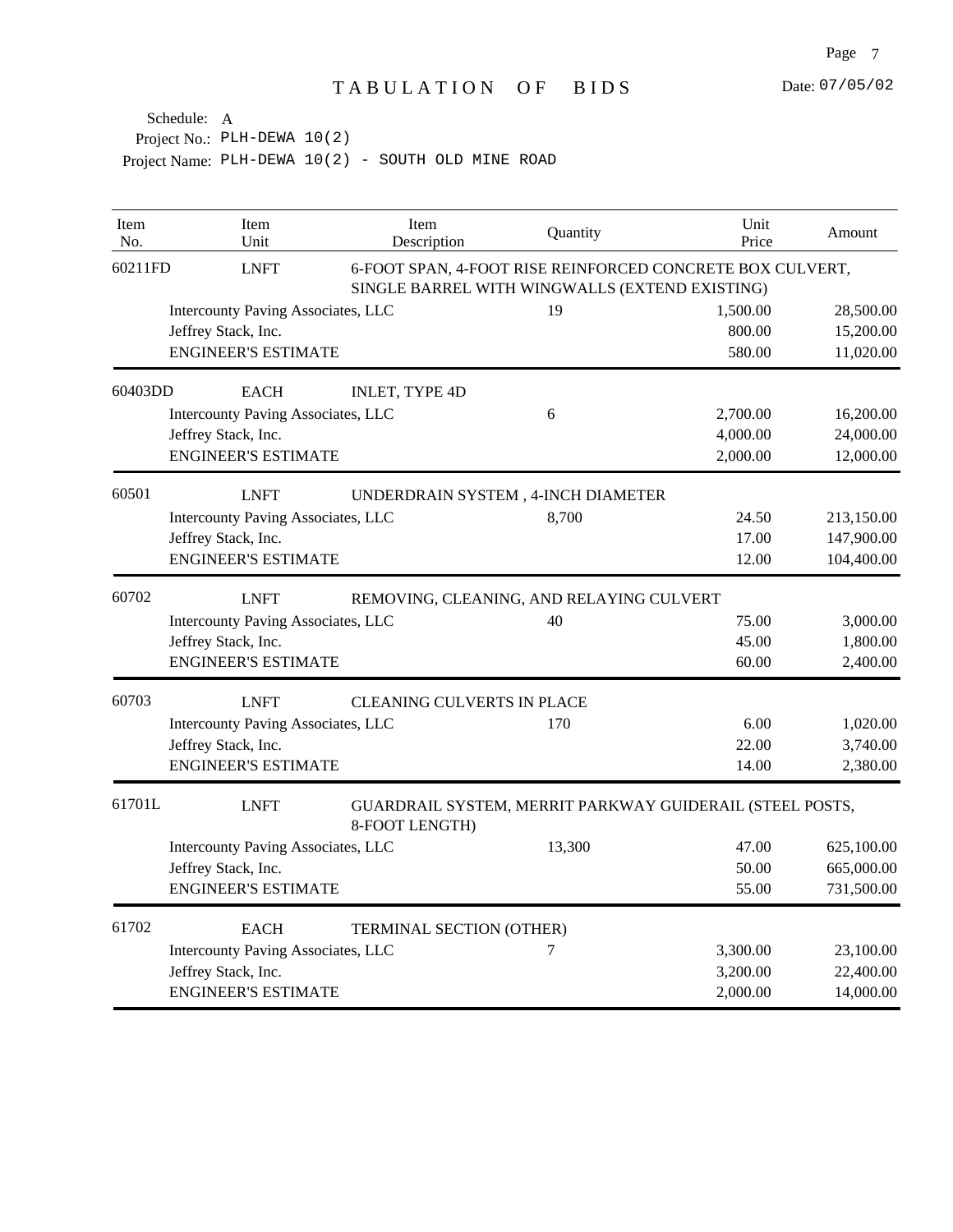| Item<br>No. | Item<br>Unit                                         | Item<br>Description       | Quantity                                            | Unit<br>Price | Amount    |  |
|-------------|------------------------------------------------------|---------------------------|-----------------------------------------------------|---------------|-----------|--|
| 61702RA     | <b>EACH</b>                                          |                           | TERMINAL SECTION, TYPE BAT-MERRIT PARKWAY GUIDERAIL |               |           |  |
|             | Intercounty Paving Associates, LLC                   |                           | 20                                                  | 3,000.00      | 60,000.00 |  |
|             | Jeffrey Stack, Inc.                                  |                           |                                                     | 3,200.00      | 64,000.00 |  |
|             | <b>ENGINEER'S ESTIMATE</b>                           |                           |                                                     | 1,900.00      | 38,000.00 |  |
| 61702RB     | <b>EACH</b>                                          |                           | TERMINAL SECTION, TYPE FAT-MERRIT PARKWAY GUIDERAIL |               |           |  |
|             | Intercounty Paving Associates, LLC                   |                           | 25                                                  | 2,500.00      | 62,500.00 |  |
|             | Jeffrey Stack, Inc.                                  |                           |                                                     | 200.00        | 5,000.00  |  |
|             | <b>ENGINEER'S ESTIMATE</b>                           |                           |                                                     | 1,500.00      | 37,500.00 |  |
| 61908A      | <b>EACH</b>                                          | REMOVE AND RESET, GATE    |                                                     |               |           |  |
|             | Intercounty Paving Associates, LLC                   |                           | 1                                                   | 2,500.00      | 2,500.00  |  |
|             | Jeffrey Stack, Inc.                                  |                           |                                                     | 2,000.00      | 2,000.00  |  |
|             | <b>ENGINEER'S ESTIMATE</b>                           |                           |                                                     | 850.00        | 850.00    |  |
| 62003       | <b>CUYD</b>                                          |                           | REMOVE AND RESET STONE MASONRY                      |               |           |  |
|             | Intercounty Paving Associates, LLC                   |                           | 10                                                  | 200.00        | 2,000.00  |  |
|             | Jeffrey Stack, Inc.                                  |                           |                                                     | 650.00        | 6,500.00  |  |
|             | <b>ENGINEER'S ESTIMATE</b>                           |                           |                                                     | 1,500.00      | 15,000.00 |  |
| 62004       | <b>LNFT</b><br>REPOINT STONE MASONRY                 |                           |                                                     |               |           |  |
|             | Intercounty Paving Associates, LLC                   |                           | 50                                                  | 100.00        | 5,000.00  |  |
|             | Jeffrey Stack, Inc.                                  |                           |                                                     | 75.00         | 3,750.00  |  |
|             | <b>ENGINEER'S ESTIMATE</b>                           |                           |                                                     | 20.00         | 1,000.00  |  |
| 62401F      | SQYD<br>FURNISHING AND PLACING TOPSOIL, 2-INCH DEPTH |                           |                                                     |               |           |  |
|             | Intercounty Paving Associates, LLC                   |                           | 11,300                                              | 2.30          | 25,990.00 |  |
|             | Jeffrey Stack, Inc.                                  |                           |                                                     | 3.00          | 33,900.00 |  |
|             | <b>ENGINEER'S ESTIMATE</b>                           |                           |                                                     | 5.00          | 56,500.00 |  |
| 62518       | SQYD                                                 | <b>TURF ESTABLISHMENT</b> |                                                     |               |           |  |
|             | Intercounty Paving Associates, LLC                   |                           | 14,500                                              | 1.15          | 16,675.00 |  |
|             | Jeffrey Stack, Inc.                                  |                           |                                                     | 2.00          | 29,000.00 |  |
|             | <b>ENGINEER'S ESTIMATE</b>                           |                           |                                                     | 2.00          | 29,000.00 |  |
| 63302       | <b>SQFT</b>                                          | <b>SIGN INSTALLATION</b>  |                                                     |               |           |  |
|             | Intercounty Paving Associates, LLC                   |                           | 230                                                 | 15.00         | 3,450.00  |  |
|             | Jeffrey Stack, Inc.                                  |                           |                                                     | 64.00         | 14,720.00 |  |
|             | <b>ENGINEER'S ESTIMATE</b>                           |                           |                                                     | 50.00         | 11,500.00 |  |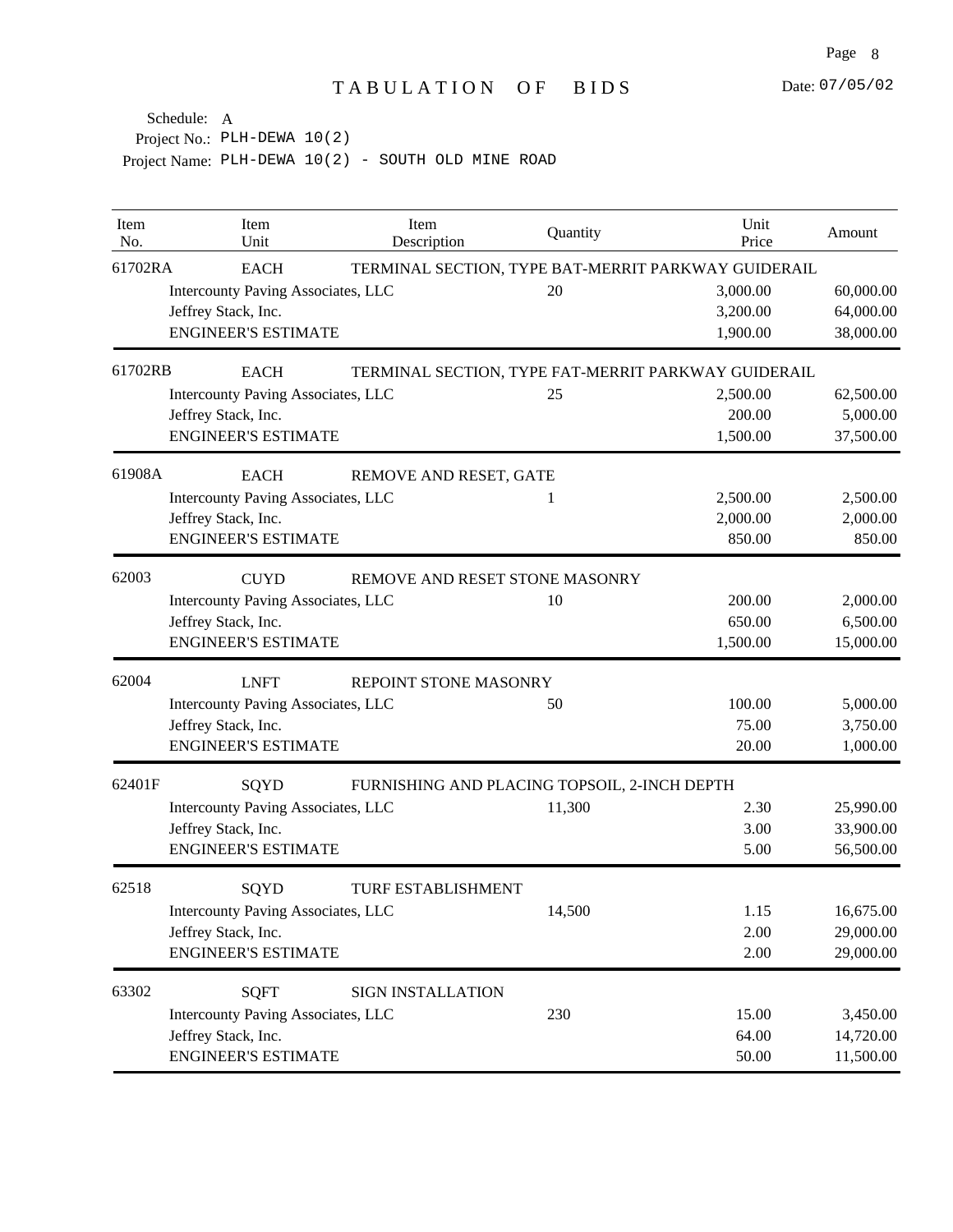| Item<br>No. | Item<br>Unit                       | Item<br>Description              | Quantity                                   | Unit<br>Price | Amount     |
|-------------|------------------------------------|----------------------------------|--------------------------------------------|---------------|------------|
| 63308A      | <b>EACH</b>                        | REMOVING AND RESETTING SIGN      |                                            |               |            |
|             | Intercounty Paving Associates, LLC |                                  | 6                                          | 200.00        | 1,200.00   |
|             | Jeffrey Stack, Inc.                |                                  |                                            | 125.00        | 750.00     |
|             | <b>ENGINEER'S ESTIMATE</b>         |                                  |                                            | 140.00        | 840.00     |
| 63401BA     | <b>LNFT</b>                        | PAVEMENT MARKINGS, TYPE B, SOLID |                                            |               |            |
|             | Intercounty Paving Associates, LLC |                                  | 76,300                                     | 0.14          | 10,682.00  |
|             | Jeffrey Stack, Inc.                |                                  |                                            | 1.50          | 114,450.00 |
|             | <b>ENGINEER'S ESTIMATE</b>         |                                  |                                            | 0.50          | 38,150.00  |
| 63401BB     | <b>LNFT</b>                        |                                  | PAVEMENT MARKINGS, TYPE B, BROKEN (DOTTED) |               |            |
|             | Intercounty Paving Associates, LLC |                                  | 1,200                                      | 0.14          | 168.00     |
|             | Jeffrey Stack, Inc.                |                                  |                                            | 1.50          | 1,800.00   |
|             | <b>ENGINEER'S ESTIMATE</b>         |                                  |                                            | 0.50          | 600.00     |
| 63505C      | <b>EACH</b>                        | <b>BARRICADE, TYPE 3</b>         |                                            |               |            |
|             | Intercounty Paving Associates, LLC |                                  | 8                                          | 100.00        | 800.00     |
|             | Jeffrey Stack, Inc.                |                                  |                                            | 400.00        | 3,200.00   |
|             | <b>ENGINEER'S ESTIMATE</b>         |                                  |                                            | 250.00        | 2,000.00   |
| 63506A      | <b>EACH</b>                        | CONE, TYPE A                     |                                            |               |            |
|             | Intercounty Paving Associates, LLC |                                  | 100                                        | 14.00         | 1,400.00   |
|             | Jeffrey Stack, Inc.                |                                  |                                            | 35.00         | 3,500.00   |
|             | <b>ENGINEER'S ESTIMATE</b>         |                                  |                                            | 20.00         | 2,000.00   |
| 63507       | <b>SQFT</b>                        | <b>CONSTRUCTION SIGN</b>         |                                            |               |            |
|             | Intercounty Paving Associates, LLC |                                  | 1,650                                      | 14.00         | 23,100.00  |
|             | Jeffrey Stack, Inc.                |                                  |                                            | 32.00         | 52,800.00  |
|             | <b>ENGINEER'S ESTIMATE</b>         |                                  |                                            | 20.00         | 33,000.00  |
| 63508B      | <b>EACH</b>                        | DRUM, TYPE B                     |                                            |               |            |
|             | Intercounty Paving Associates, LLC |                                  | 40                                         | 60.00         | 2,400.00   |
|             | Jeffrey Stack, Inc.                |                                  |                                            | 65.00         | 2,600.00   |
|             | <b>ENGINEER'S ESTIMATE</b>         |                                  |                                            | 80.00         | 3,200.00   |
| 63509       | <b>HOUR</b>                        | <b>FLAGGER</b>                   |                                            |               |            |
|             | Intercounty Paving Associates, LLC |                                  | 200                                        | 61.30         | 12,260.00  |
|             | Jeffrey Stack, Inc.                |                                  |                                            | 61.30         | 12,260.00  |
|             | <b>ENGINEER'S ESTIMATE</b>         |                                  |                                            | 70.40         | 14,080.00  |